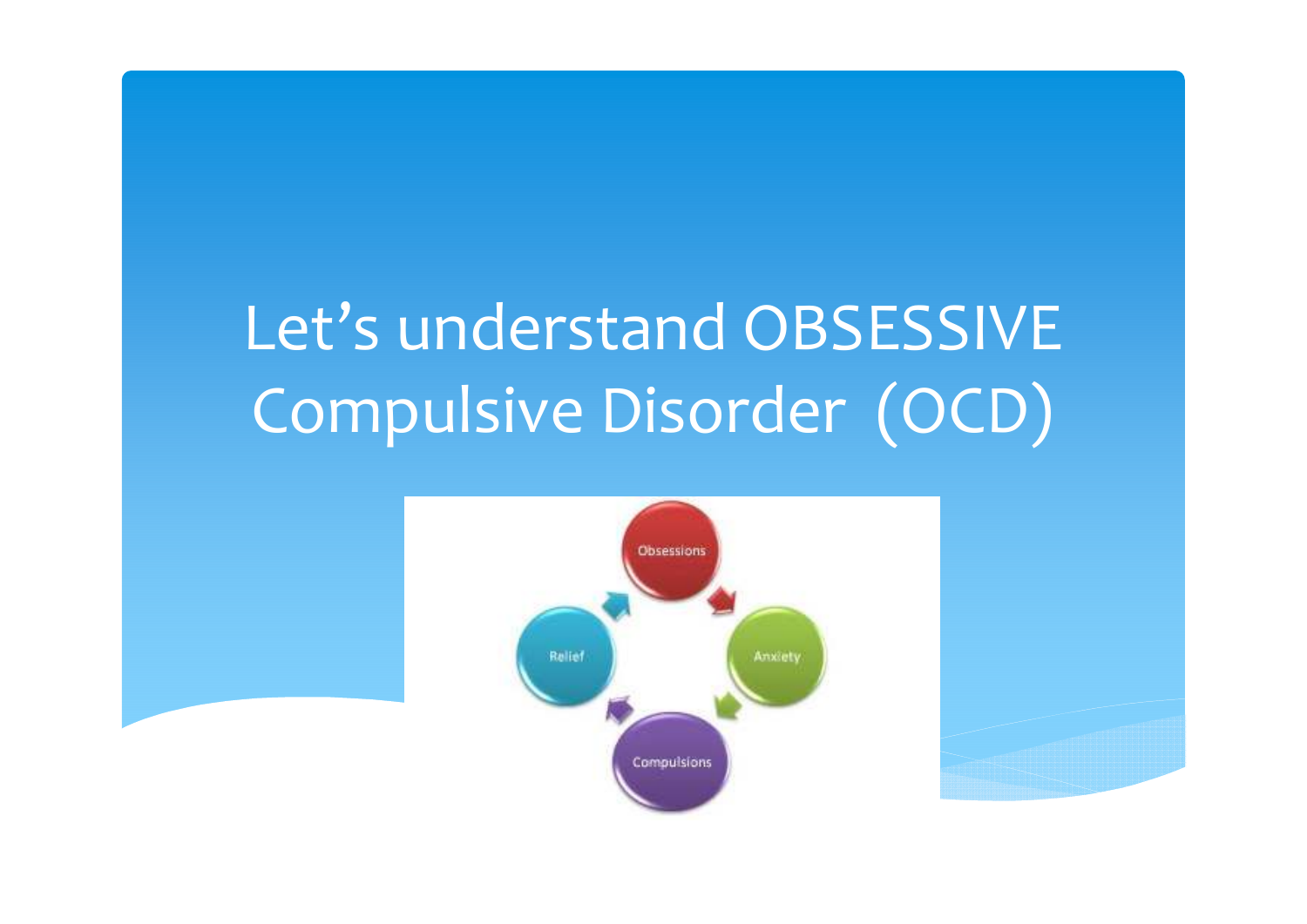

What is OCD?

OCD is an anxiety disorder. It is quite common, about 1 or 2 people in every 100 have OCD. Anyone can get it, boys or girls.

People who have OCD get thoughts and pictures popping into their heads over and over again; this can make them feel scared, worried and sometimes embarrassed.

People with OCD can also get urges to do things, even though they don't want to. These are called **obsessions**. Having OCD makes people feel like they have to do something to stop the obsessions coming true or to get rid of the anxiety; these arecalled **compulsions.** These things can get in the way of normal living and can cause problems if not addressed.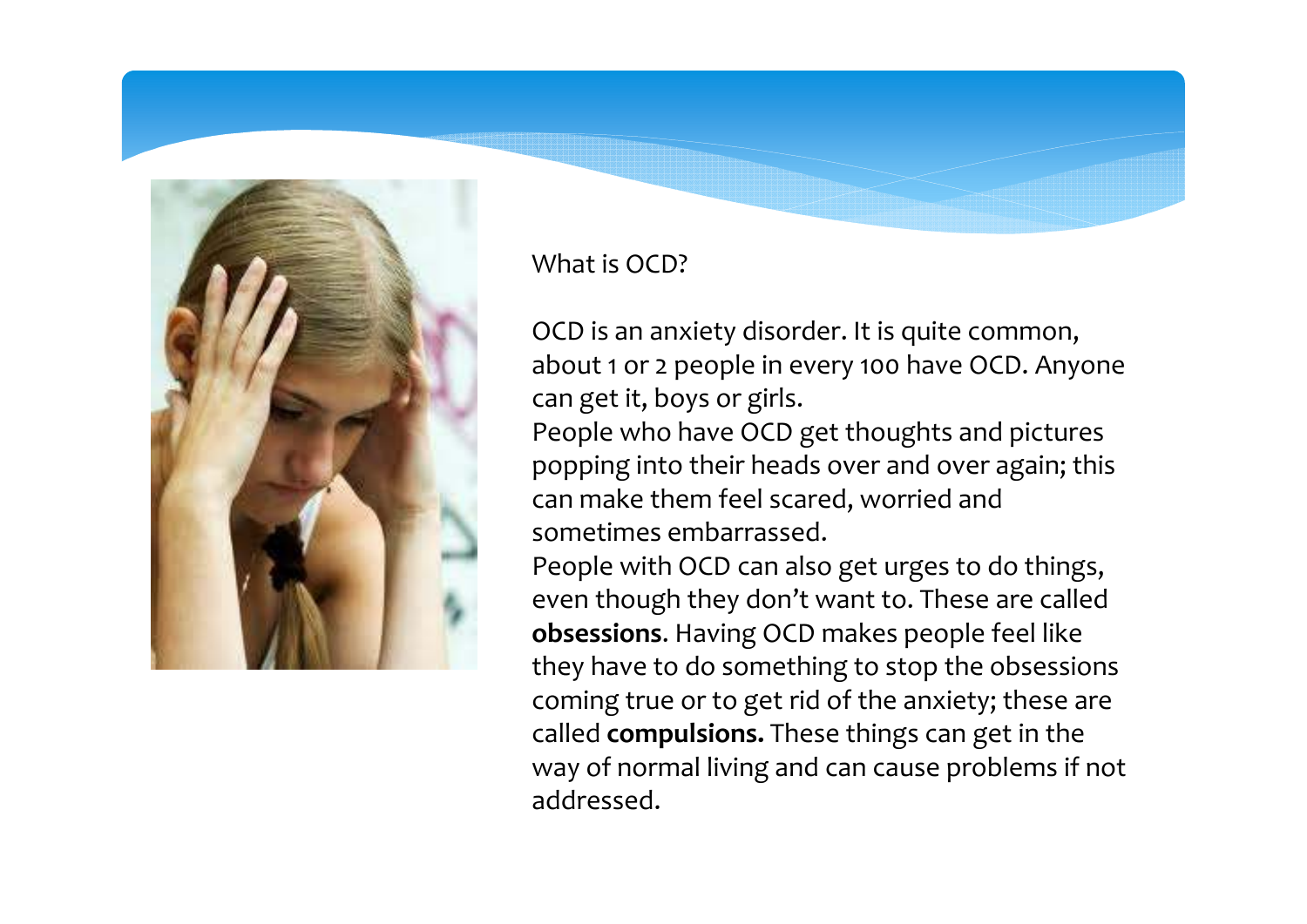

#### **Obsessions**

 People have many different types of obsessions. It can be very hard to ignore some thoughts which can be annoying and frightening. Obsessions can change as you get older. Having worrying thoughts about something that you might do can be upsetting and can also cause feelings of guilt.

#### **Compulsions**

 Compulsions are a bit like rituals, they can make a person with OCD feel anxious if they do not do them e.g. touching an object because they believe it is lucky, saying a favourite number or word.Rituals may be mental or physical.If a person with OCD is interrupted when undertaking rituals they will repeat them.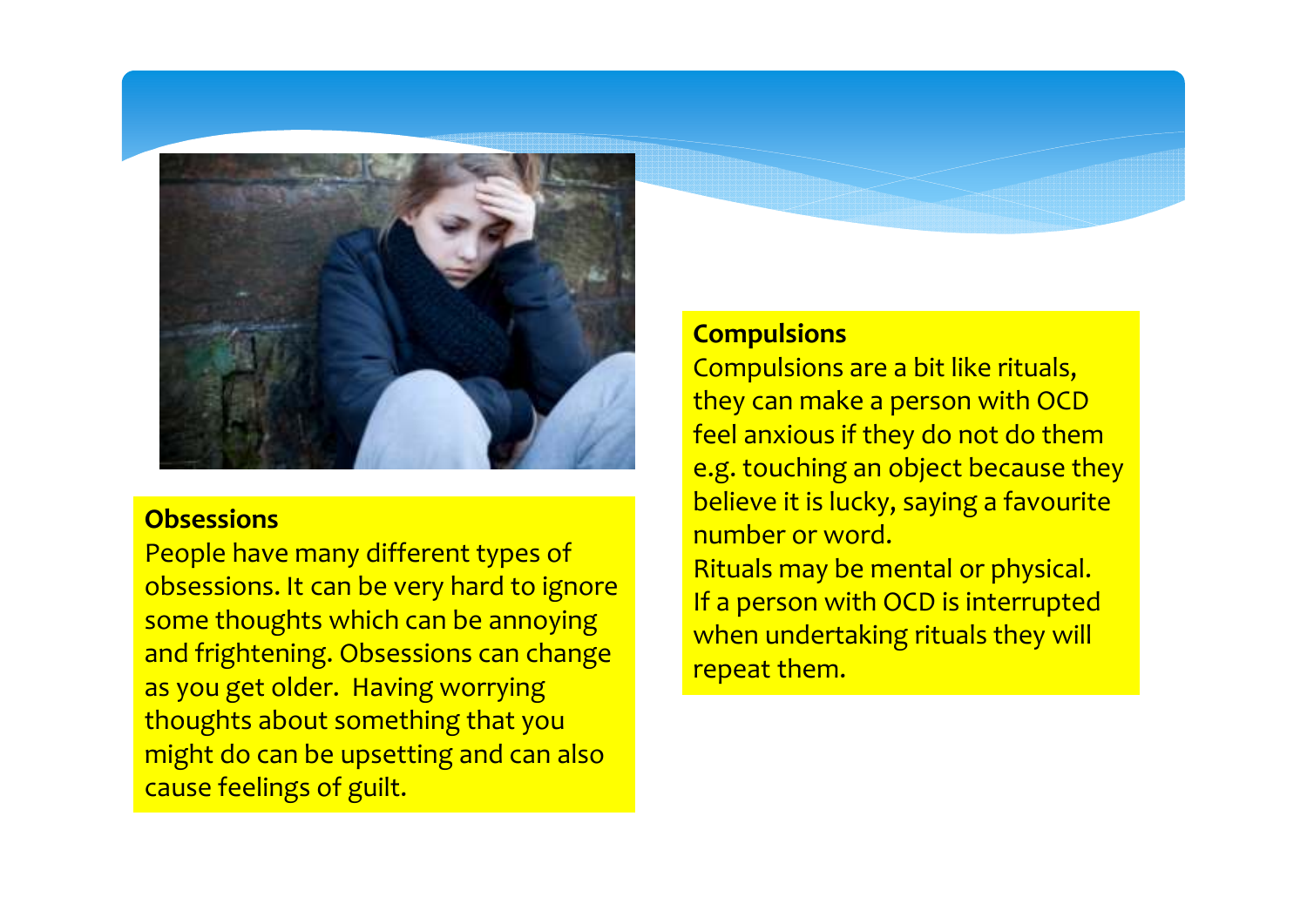#### **Reassurance Seeking**

When OCD causes worry then the person will continually seek reassurance from another person, by asking the same question over and over until their doubt and anxiety goes away. This can cause annoyance from friends and relatives and make OCD more high profile.

Trying to resist doing compulsions is hard and the fear is that people will notice the strange behaviours. This is turn causes anxiety a bit like a volcano about to explode.

Having OCD can make some people withdrawn as being away from the triggers of obsessions prohibits the need for rituals. It can be hard to get on with life in the same way as peers with so many worries and this can lead to feeling depressed.

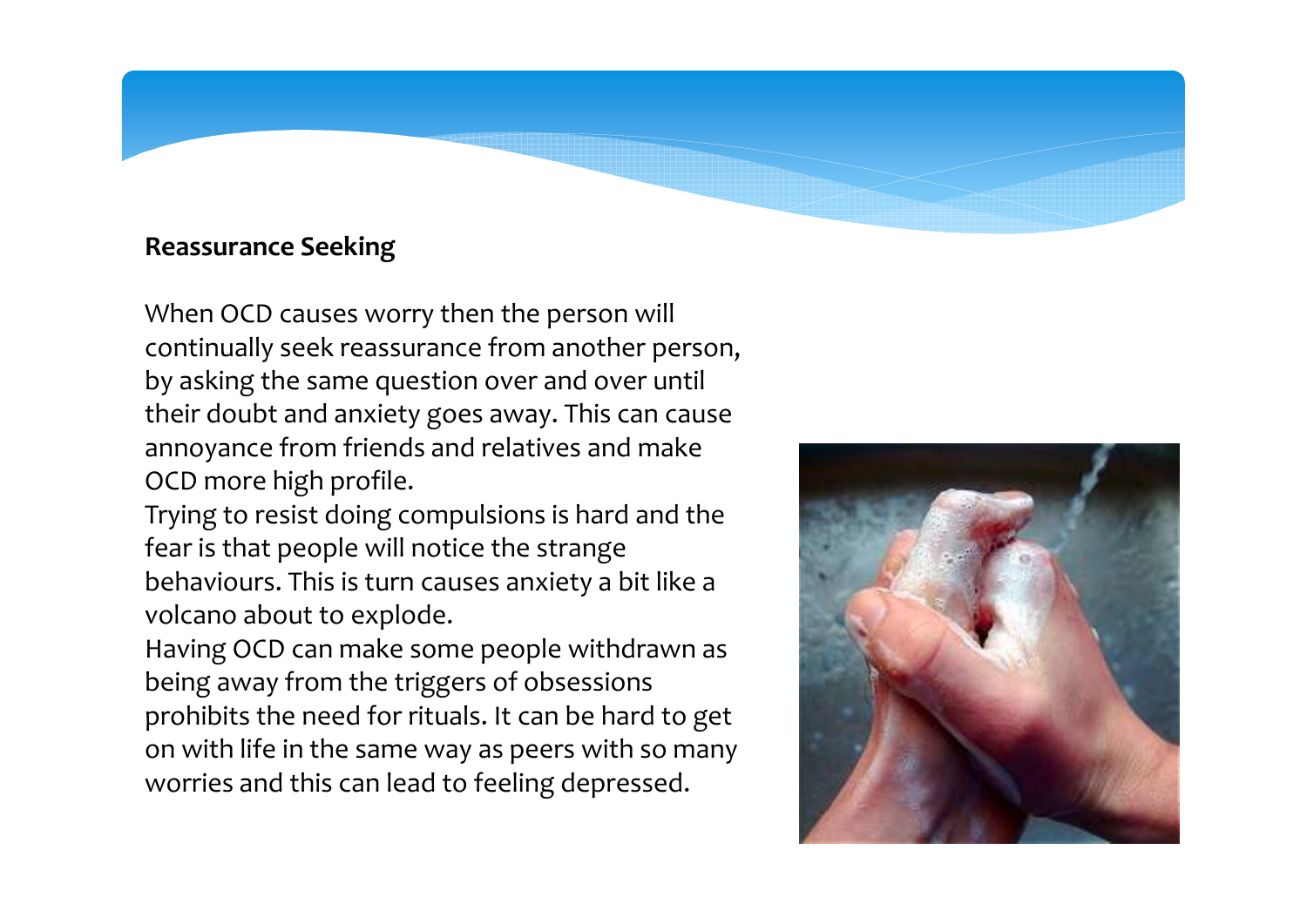# **5 Ways To Help Your Child With OCD**

1. Get help. OCD usually only gets worse without treatment. Don't think it's just a phase or it's not that bad, because when it does get bad it will be much harder to work with. But until then

2. Don't Rush Him - A Child With OCD often cannot move on to something else until fixing what he thinks needs fixing.

3. Don't Say "Can't you just stop!" - no he can't stop, or he would.

4. Don't bring attention to it if you can.

If possible just ignore it, or wait patiently for the moment to pass. If you are in a rush, you can always help.

5. Don't talk about it like it's a problem. Don't single him out, or talk about with your friends and family in front of him. Kids with these disorders are at very high risk of developing low self-esteem. Seeing themselves as different from everyone else will only add to a feeling of not belonging.

#### www.jenkehl.com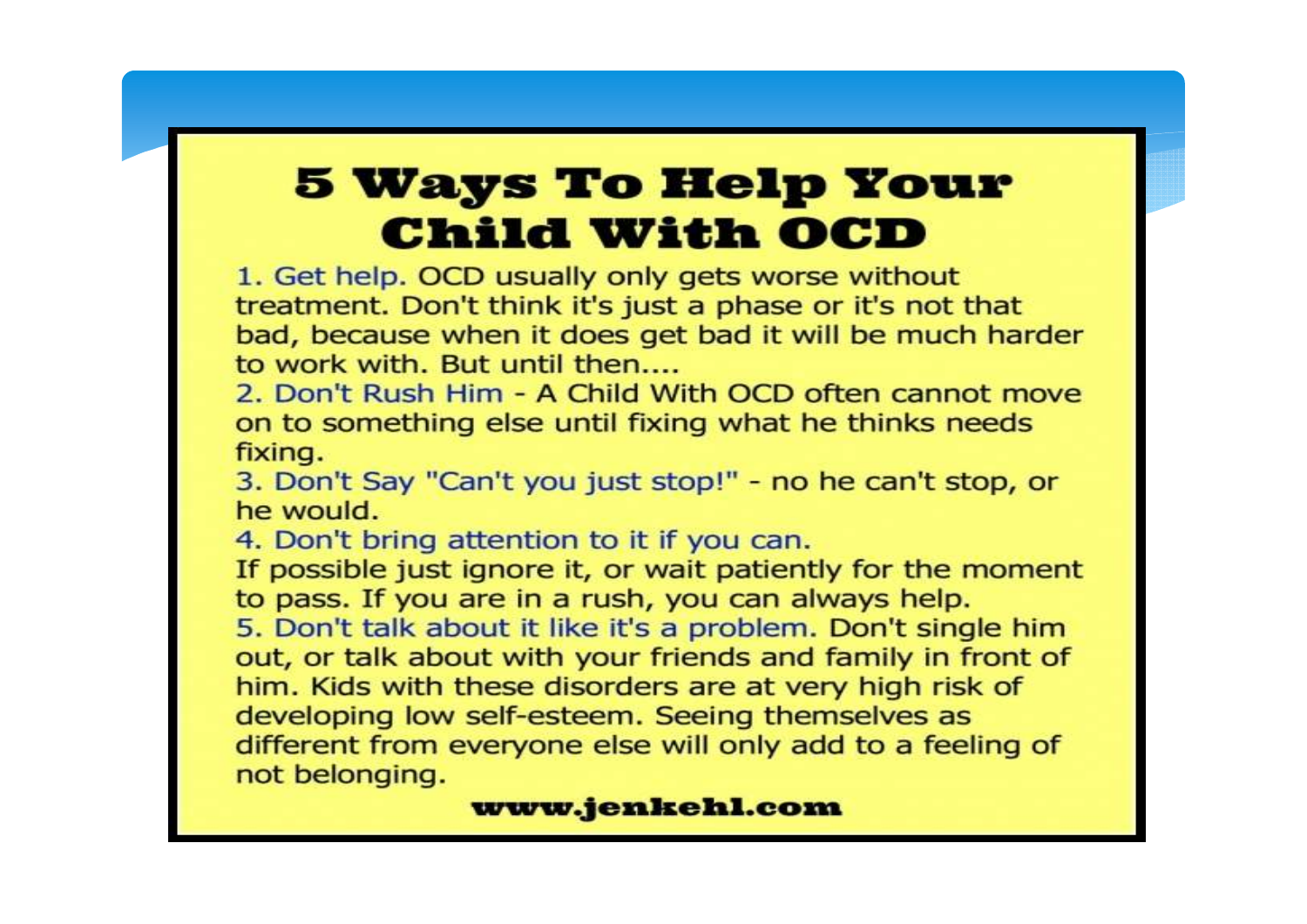#### **Diagnosis**

 Your GP can refer you to the Child Mental Health Services (CAMHS) who can perform an assessment. A psychologist can also assist with managing compulsions; at Fairfield Primary School we have a trained Counsellor who meets confidentially with children in our designated counselling room to provide support for pupils with OCD and other disorders.

#### **Causes**

 There is no known cause for OCD and it is treatable. There are some things that might make people more likely to have OCD. Anxiety and mood problems can run in families and people with OCD worry too much if they get unpleasant or bad thoughts.

#### **Triggers**

 Stressful events can trigger OCD, Sometimes it may be a bereavement or the transfer to Secondary School are common ones.

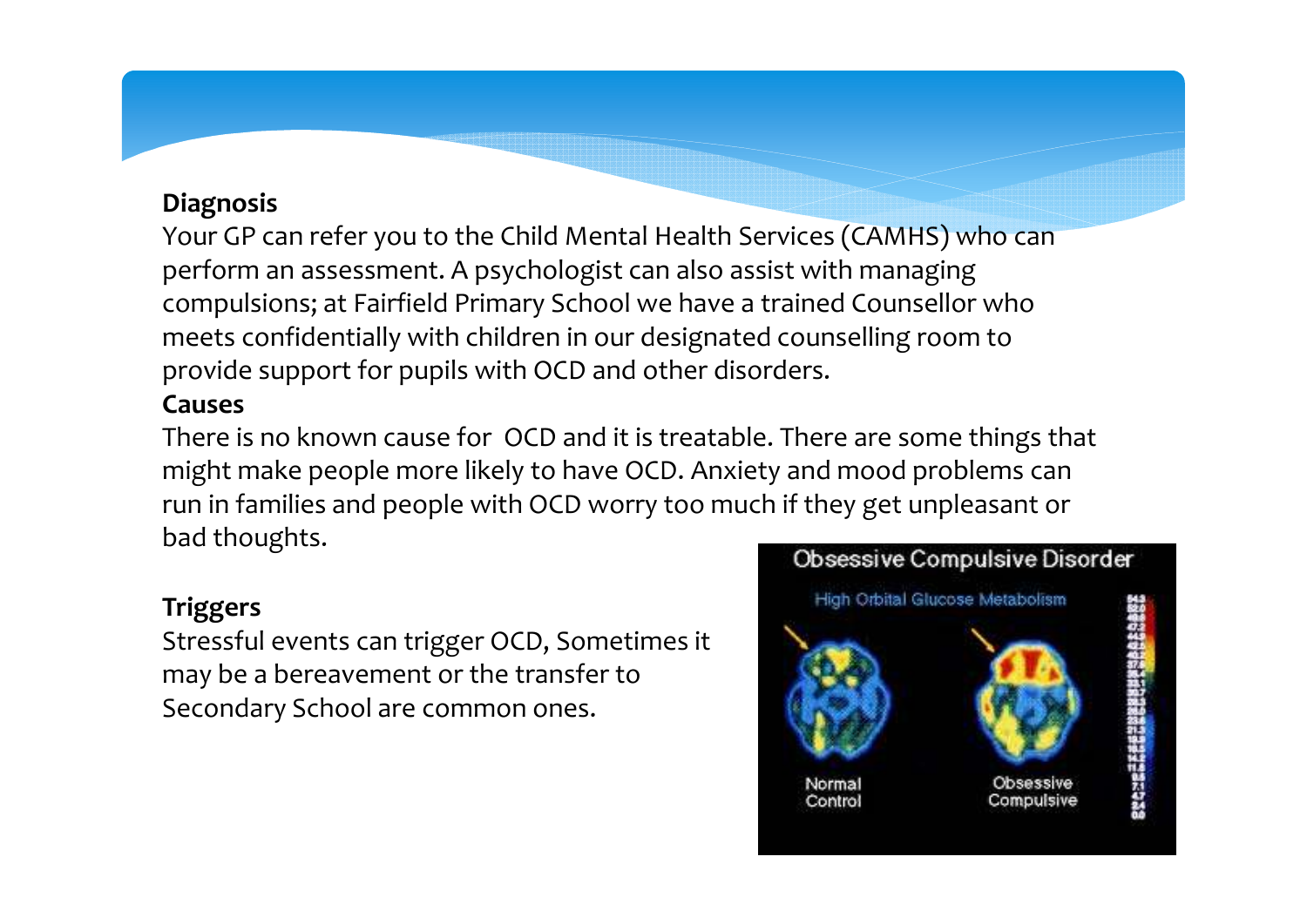#### **Coping with OCD at school**

Because of the obsessions and trying to undertake rituals, learning can be lost. Sometimes children will not hear questions posed by the teacher because OCD obsessions have filled their heads. Coping with obsessions and compulsions is really tiring and this can make it very hard to focus on learning.



 Arguments can occur when OCD stops people from being able to do things. This can be misinterpreted as being lazy or non-compliant. Anxiety can often be mis-understood until properly diagnosed.

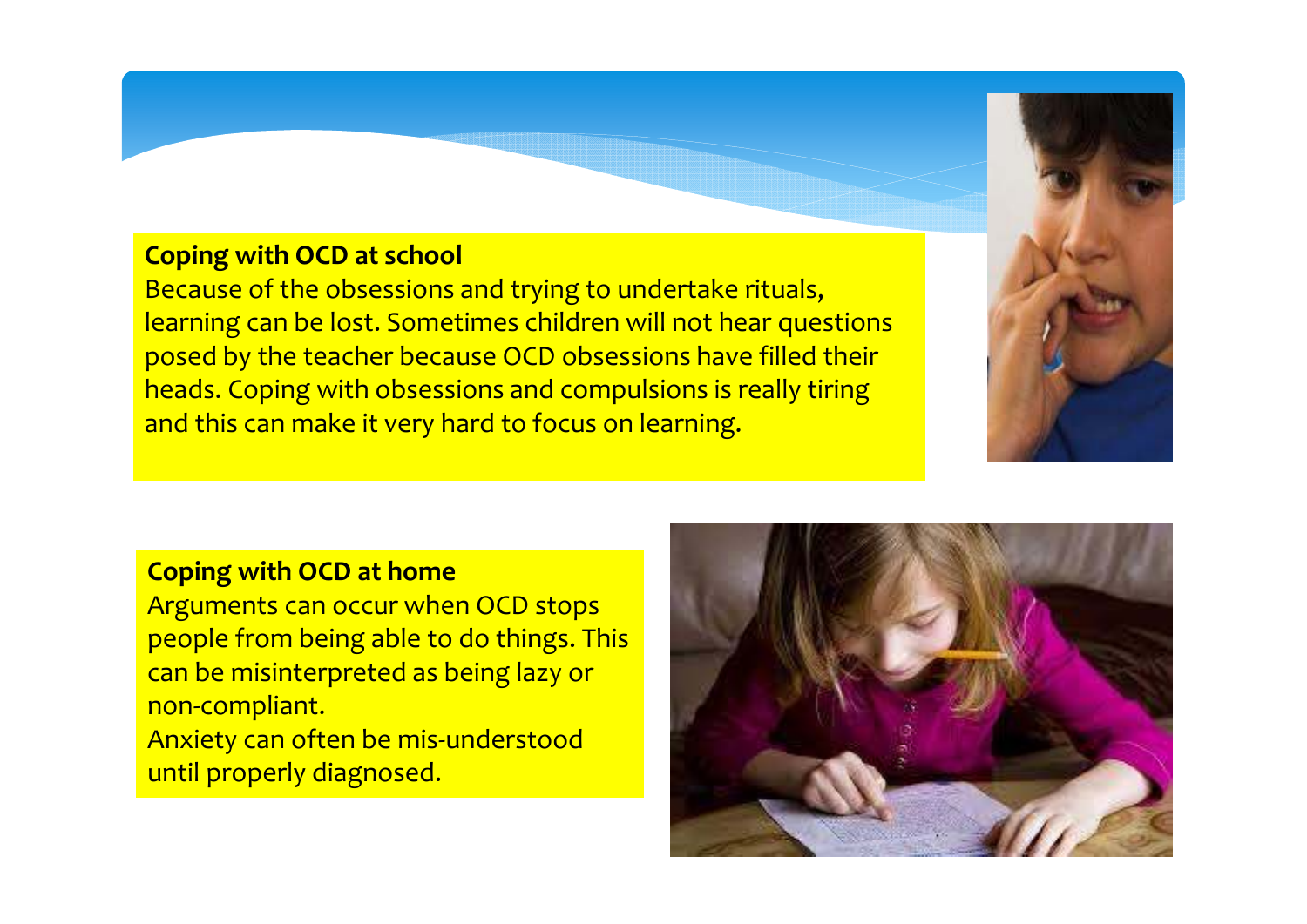

#### **Treatment**

**Cognitive Behaviour Therapy (CBT)** is a talking and doing treatment for OCD. This treatment has to be undertaken with a qualified therapist.

CBT concentrates on how OCD and anxiety work in order to understand the vicious cycle that takes place with compulsions and rituals.

It is important to resist the rituals in order to learn that worries do not always come true. In this way anxiety is likely to reduce over time.

A **hierarchy** can be developed where a list is drawn up of everything OCD makes a person do and then a rating of how anxious they would become if they did not undertake the ritual. This anxiety rating assists in guiding which rituals to try and tackle step by step, starting with the easiest first. This makes taking control and fighting back easier.

Sometimes people need medication too to help with OCD.Medication helps reduce the anxiety and togetherwith CBT can be a good way of fighting OCD.